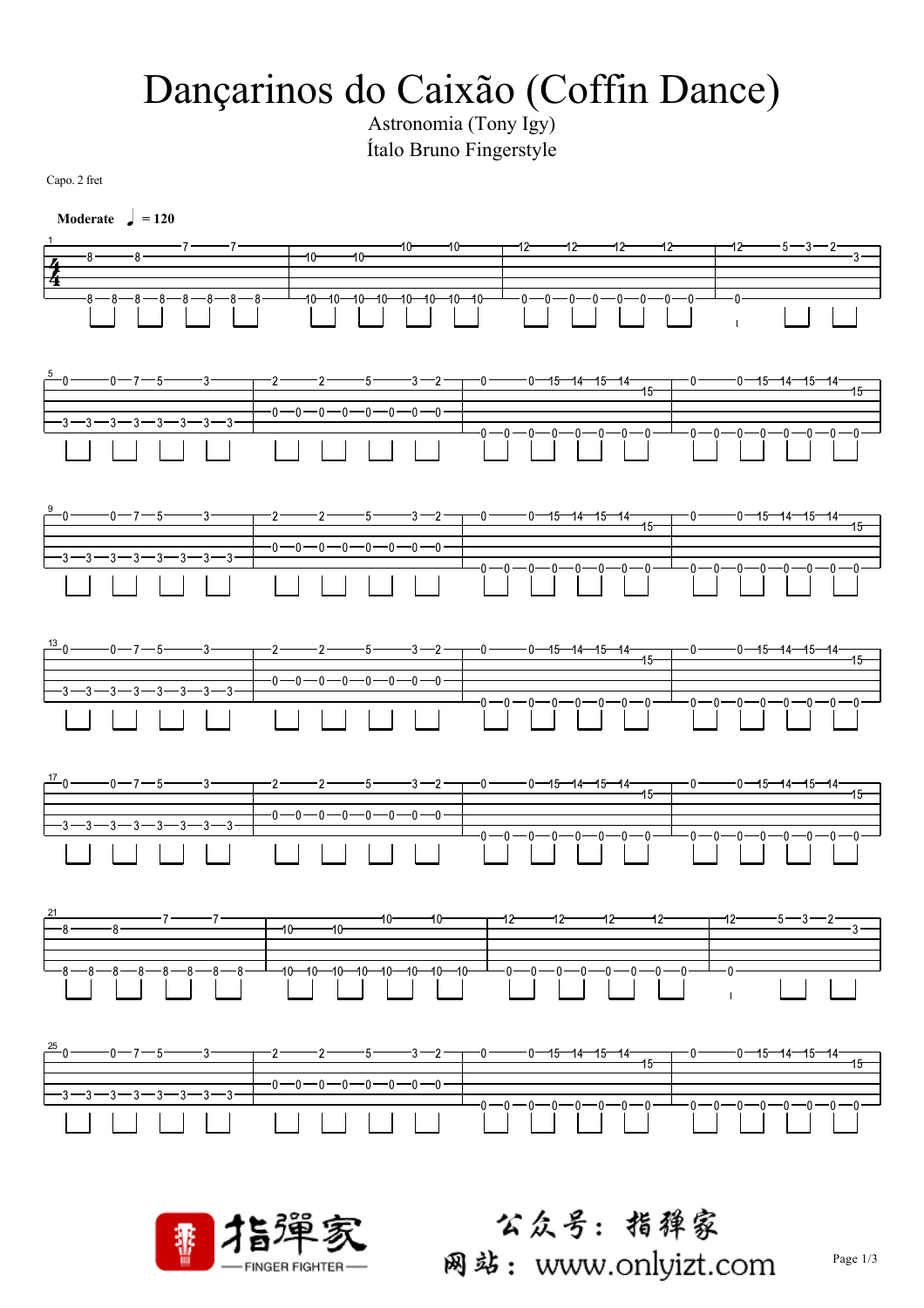



公众号:指弹家 网站: www.onlyizt.com

Page 2/3